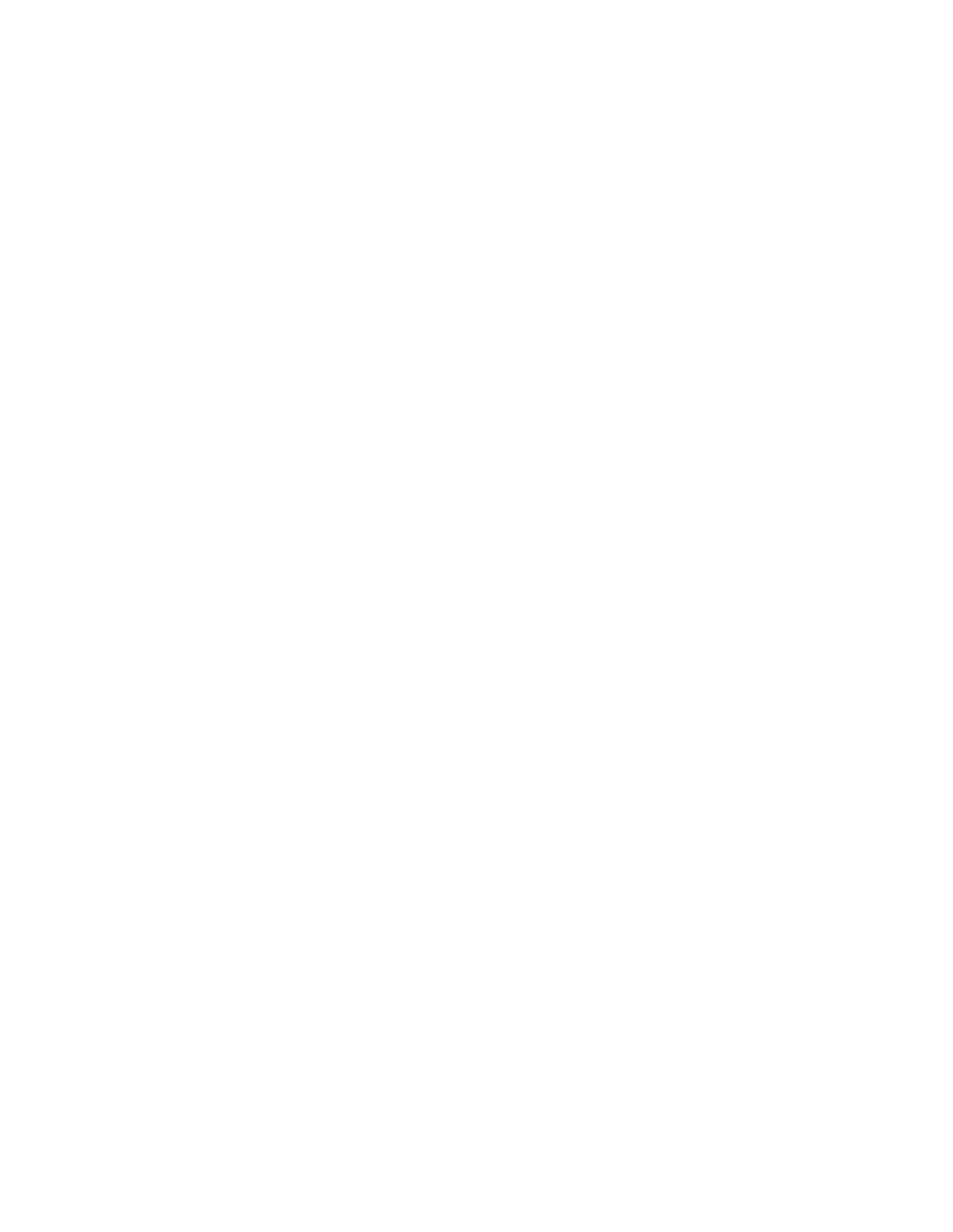#### <span id="page-2-0"></span>Fix Count

| KB                                                                                                                       | <b>Fix Count</b>             |
|--------------------------------------------------------------------------------------------------------------------------|------------------------------|
| February 9, 2016, update for SharePoint Server 2013 (KB3114719)                                                          | 11                           |
| February 9, 2016, update for Project Server 2013 (KB3114737)                                                             |                              |
| MS16-015: Description of the security update for SharePoint Foundation 2013:<br>February 9, 2016                         | 30                           |
| February 9, 2016, update for SharePoint Server 2013 (KB3054818)                                                          | $\mathbf{1}$                 |
| MS16-015: Description of the security update for SharePoint Server 2013:<br>February 9, 2016                             | $\mathbf{1}$<br>$\mathbf{1}$ |
| MS16-015: Description of the security update for Word Automation Services on<br>SharePoint Server 2013: February 9, 2016 | $\mathbf{1}$                 |
| February 9, 2016, update for SharePoint Foundation 2013 (KB3114738)                                                      |                              |
| MS16-015: Description of the security update for Office Web Apps Server 2013:<br>February 9, 2016                        | 2                            |
|                                                                                                                          | 1                            |
|                                                                                                                          | 48                           |

### <span id="page-2-1"></span>February 9, 2016, update for SharePoint Server 2013 (KB3114719)

Fixes the following issues:

- When you start crawling for some content that has some links, the crawl fails because the number of links exceeds the limitation. After multiple failures, the content is deleted unexpectedly. With this update, you can set the maximum number of links to be sent to the index.
- When you try to follow a site or a document in a multi-farm environment, you receive the following error message:

Something went wrong Sorry, we couldn't follow the site.

- After you set the calendar type to none for a user profile, blank pages without any content are displayed, and you can't change the profile anymore.
- When you insert multicolumn, multi-row, or text to a new SharePoint page, additional columns are created and the text is shifted incorrectly.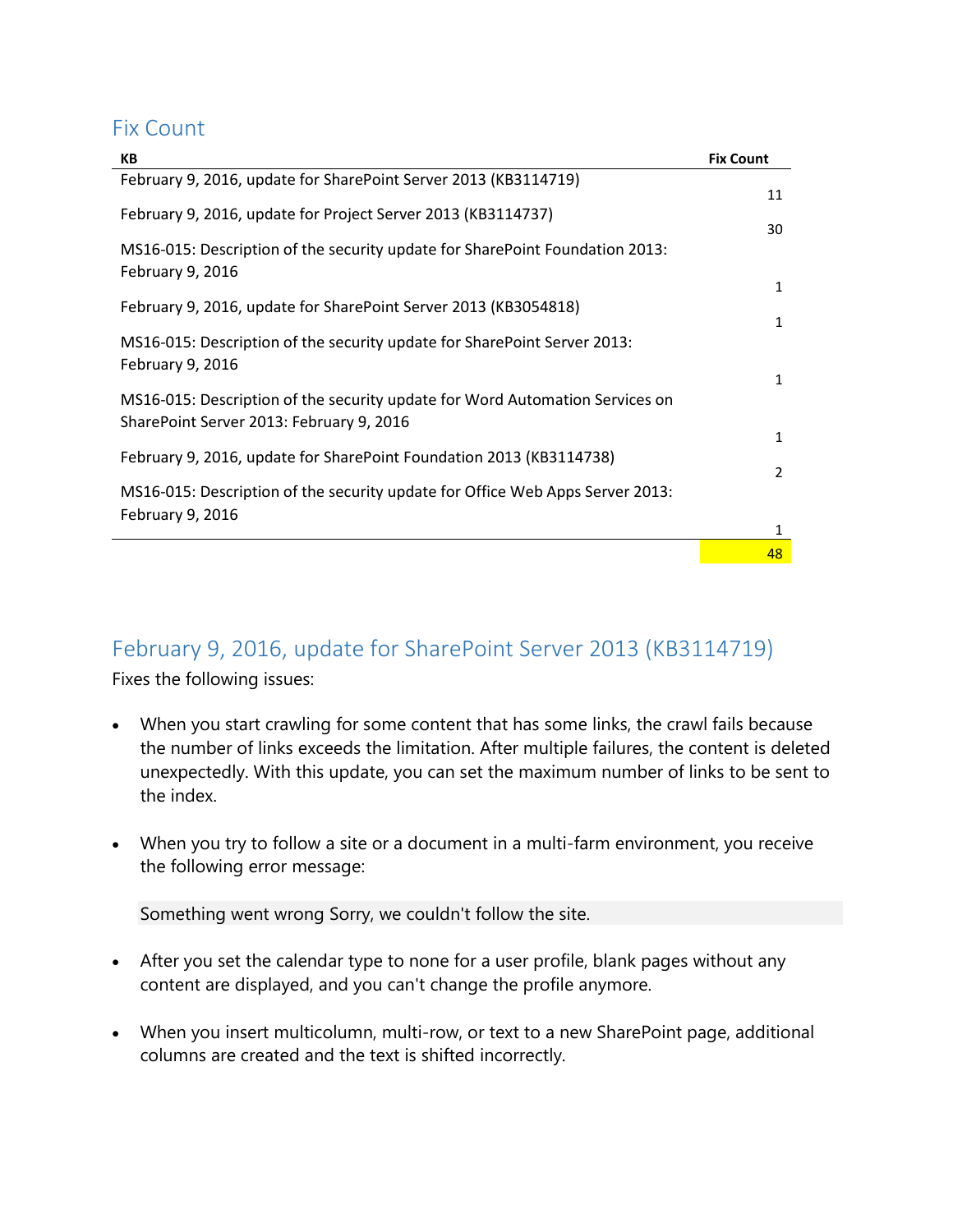- Assume that you apply a SharePoint theme to a sub site. Then, you add an app to the sub site. In this situation, the theme isn't applied to the app correctly.
- When you start a crawl of a content source, the mssearch.exe process causes high CPU usage.
- When you select different items from the managed navigation tree, you receive the following error message. This issue occurs if the browser zoom level is set to a value other than 100%.

Something went wrong.

- Content Management Interoperability Services (CMIS) feature doesn't encode all the XML tags fully. For example, the "&gt" string is displayed instead of ">."
- Assume that you create a page on a site that has the SharePoint Server Publishing feature enabled. When you preview the page URL, dashes instead of spaces are displayed in the URL.
- Content Management Interoperability Services (CMIS) feature returns a same link for all versions of a document in SharePoint Server 2013.
- Incorrect ranked results are returned.

### <span id="page-3-0"></span>February 9, 2016, update for Project Server 2013 (KB3114737)

Fixes the following issues:

- Consider the following scenario:
- You create a project in Project Professional 2013.
- In the new project, you disable the **Actual cost are always calculated by Project** calculation option under **Project Options** in the **Schedule** section.
- You create a task that has a duration value of **20d**, and then you assign the task to an Enterprise resource.
- You insert the **Cost** and **Actual Cost** columns into the view, and then you update the values for the two columns.
- You save and publish the project to Project Server 2013.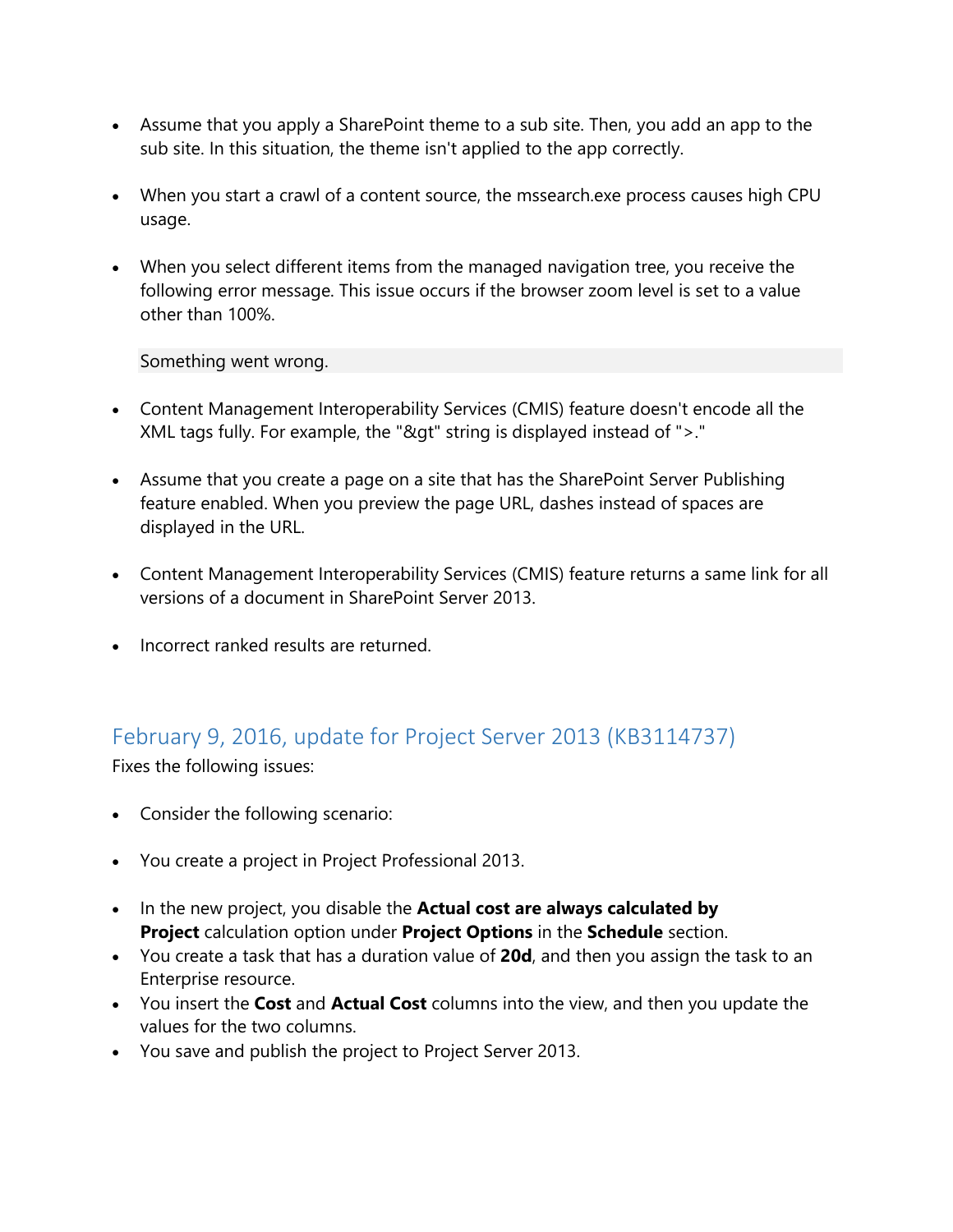You create a report that is based on an OLAP cube that is generated from the server reporting data.

In this scenario, the task costs for this project are incorrect in the report because an additional cost for unassigned resources is added.

- When you apply a filter on an enterprise field that has a lookup-table within the schedule web part, no tasks are displayed for the project.
- When you save new resources to Project Server by using Project Professional, nothing happens. This issue occurs if the resources have a logon account defined. If the WindowsAccountEditable registry key is enabled, the resources can be saved successfully.
- You receive the following error message when you view the timesheet:

The view failed to load. Press OK to reload this view with the default settings. Press Cancel to select another view.

- The Approvals page doesn't roll up totals on grouping rows for the time phased data.
- Consider the following scenario:
- A team member adds actual work in their timesheet.
- The team member submits their timesheet.
- The timesheet approver accepts the update. At this point, the team member sees the **Process Status** field showing the expected **Awaiting Approval** message for the status update.
- The project manager opens the project but doesn't accept the updates.
- The project manager saves and publishes the project.
- The team member recreates the timesheet.

In this case, the **Process Status** field is empty instead of showing the expected **Awaiting Approval** message.

 When you add an existing assignment to the timesheet from a project, you receive the following error message: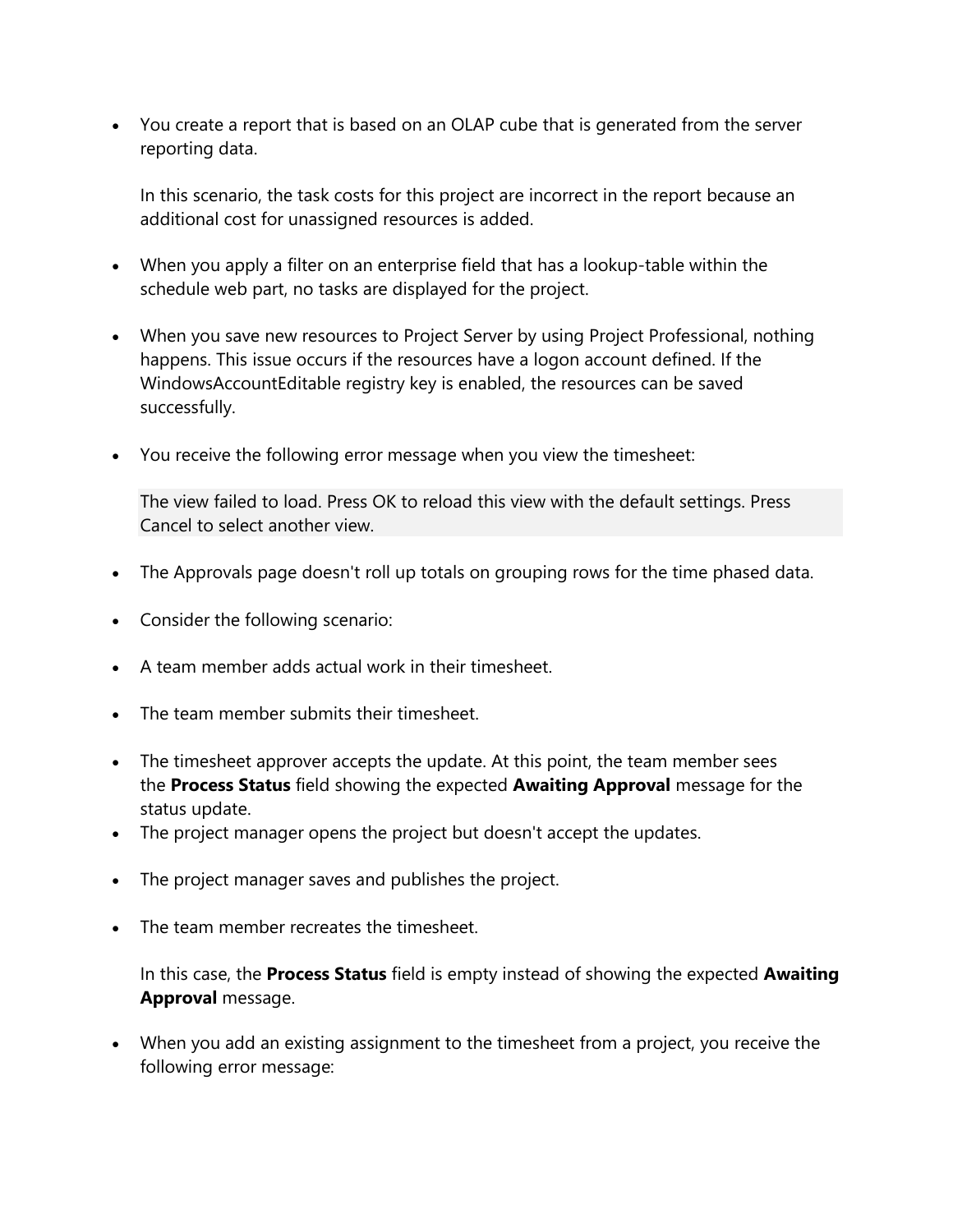error loading.

This issue occurs if the name of the project has the "&" character.

- Consider the following scenario:
- A user enters time phased actual work on an assignment and submits the work for approval.
- The status manager approves the update.
- The user changes the assignment start date and then submits the change.
- The status manager approves the update.

In this scenario, the time phased actual work may move to another date.

- A summary task may not correctly compute the rollup value of a custom field if the field is configured with the following properties:
- A date type
- A minimum rollup
- $\bullet$  A formula where the value may be null (N/A)
- If you only change the project description on the Project Details page, the description isn't saved. This issue occurs after you install August 11, 2015, update for Project Server [2013 \(KB3055018\).](http://support.microsoft.com/kb/3055018)
- On the **Resource Availability** page, you try to deselect some resources, but the resources stay selected if certain characters (for example, "<", ">", or "&") are contained in the resource names.

# <span id="page-5-0"></span>MS16-015: Description of the security update for SharePoint Foundation 2013: February 9, 2016

 This security update resolves vulnerabilities in Microsoft SharePoint that could allow escalation of privilege if a user browses to a malicious website. To learn more about these vulnerabilities, see Microsoft Security Bulletin MS16-015.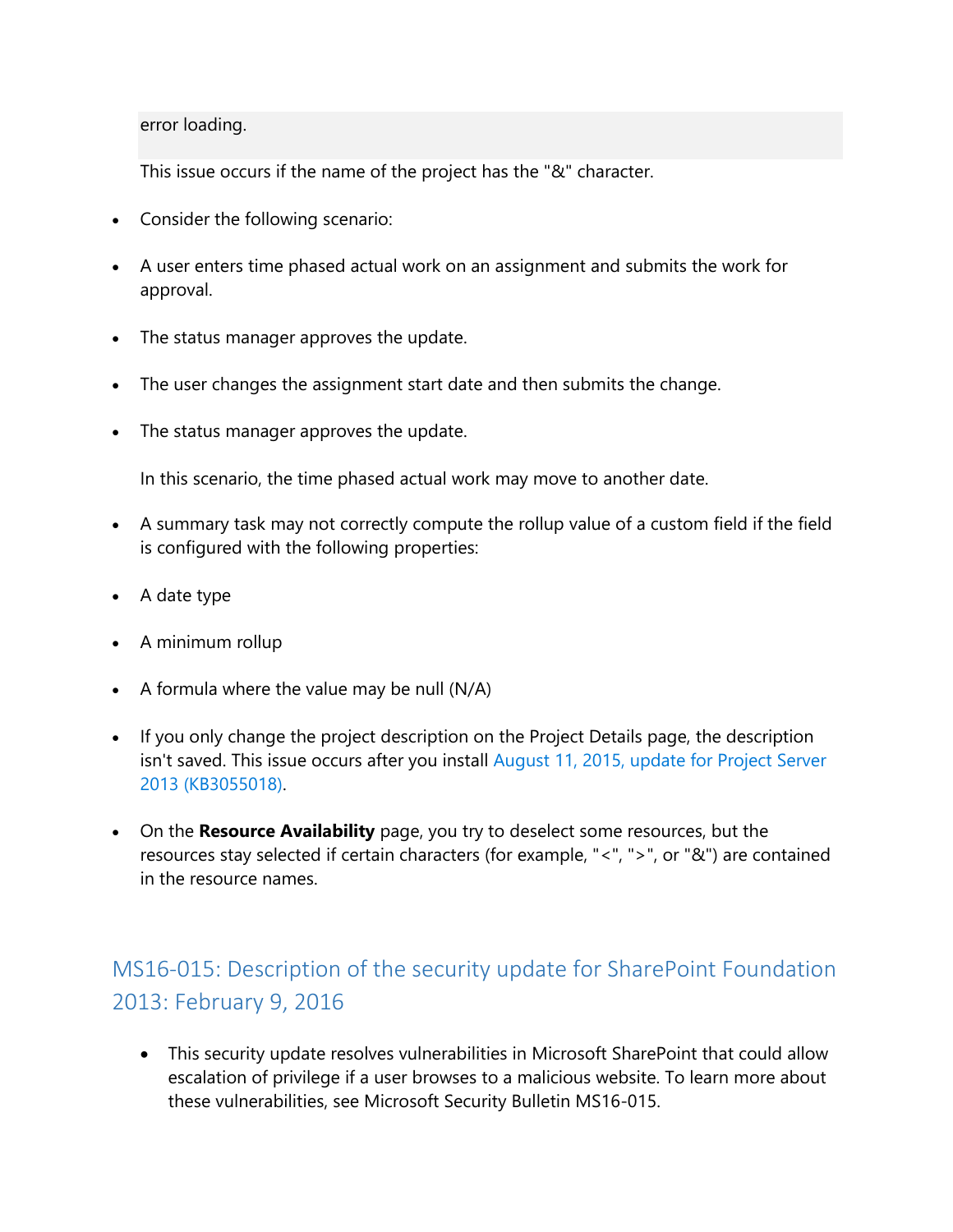Note To apply this security update, you must have the release version of Service Pack 1 for Microsoft SharePoint Foundation 2013 installed on the computer.

#### <span id="page-6-0"></span>February 9, 2016, update for SharePoint Server 2013 (KB3054818)

Fixes the following issue:

 If you insert comments to a document in SharePoint Server 2013 that has Visio Services, the time in the comments is displayed incorrectly if you view it on the same day at least 2 hours later. For example, 2 hours ago is displayed as 2 minutes ago.

# <span id="page-6-1"></span>MS16-015: Description of the security update for SharePoint Server 2013: February 9, 2016

 This security update resolves vulnerabilities in Microsoft Office that could allow remote code execution if a user opens a specially crafted Office file. To learn more about these vulnerabilities, see Microsoft Security Bulletin MS16-015.

Note To apply this security update, you must have the release version of Service Pack 1 for Microsoft SharePoint Server 2013 installed on the computer.

## <span id="page-6-2"></span>MS16-015: Description of the security update for Word Automation Services on SharePoint Server 2013: February 9, 2016

 This security update resolves vulnerabilities in Microsoft Office that could allow remote code execution if a user opens a specially crafted Office file. To learn more about these vulnerabilities, see Microsoft Security Bulletin MS16-015.

Note To apply this security update, you must have the release version of Service Pack 1 for Microsoft SharePoint Server 2013 installed on the computer.

### <span id="page-6-3"></span>February 9, 2016, update for SharePoint Foundation 2013 (KB3114738)

 Translates some terms in multiple languages for specific functions on non-English cultures.

Fixes the following issue:

 When you insert multicolumn, multi-row, or text to a new SharePoint page, additional columns are created and the text is shifted incorrectly.